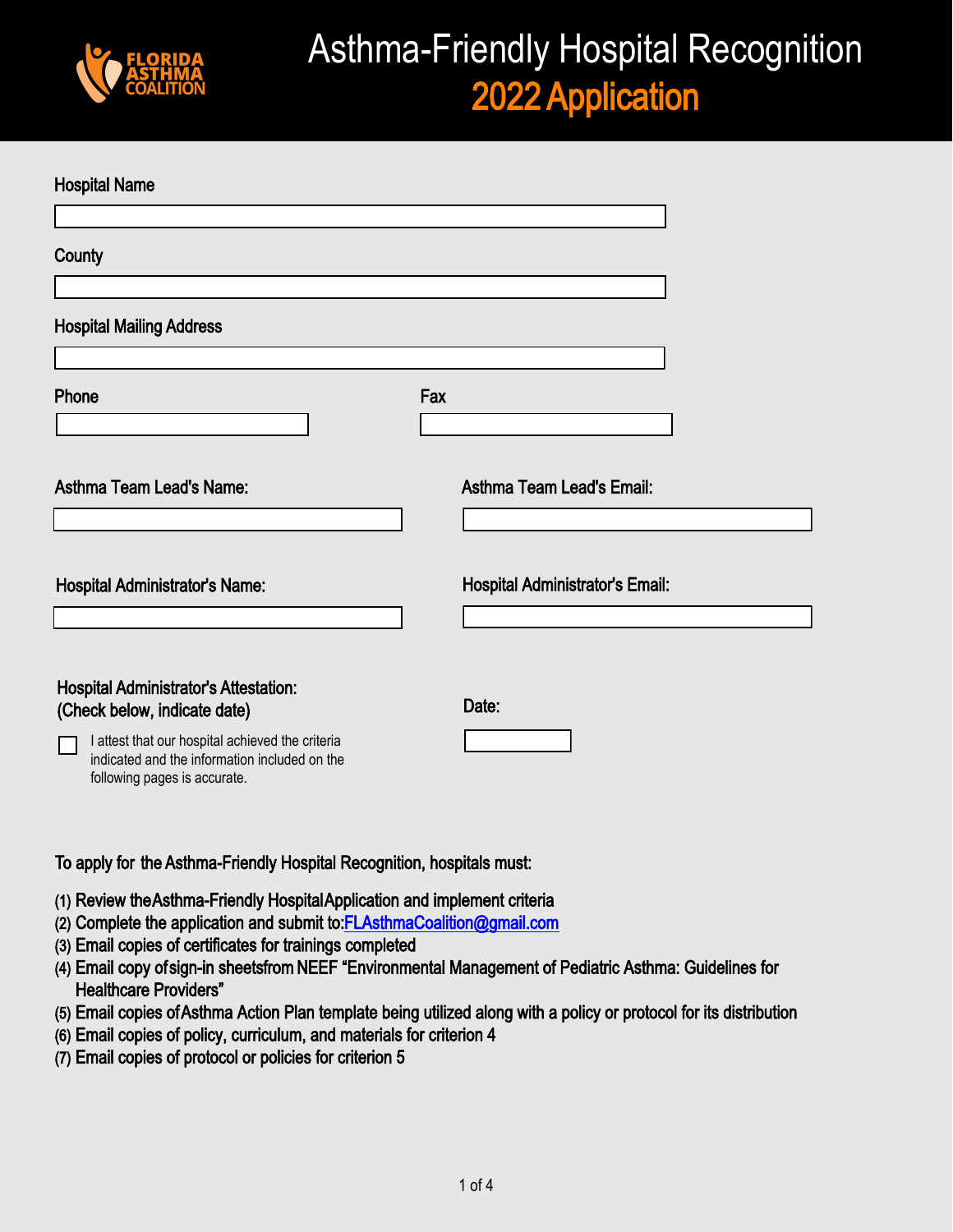# Asthma-friendly Hospital Recognition Criteria

#### Criterion 1: Professional Development

The Asthma Team Lead has completed the [Asthma Management and Education Online course \(AME-O\)](https://www.aafa.org/continuing-education-for-health-care-professionals/) within 24 months. Attach copies of training certificate.

Hospital pulmonologists and at least one of other specialties will complete the NEEF "Environmental Management" of Pediatric Asthma: Guidelines for Healthcare Providers" at least once every 24 months. Attach copies of training certificates.

#### Criterion 2: Asthma Action Plans

 $\Box$  Our hospital provides all patients with an admitted diagnosis of asthma with a written asthma action plan that includes all items listed below. Attach a copy of the Asthma Action Plan template being utilized along with a policy or protocol for its distribution.

- o Daily management and control of asthma
- o Recognition and treatment of worsening/severe asthma
- o What medicine to take daily, including the specific names of the medications
- o What signs and symptoms indicate worsening asthma
- o What medications to take in response to worsening signs and symptoms of asthma
- o What signs and symptoms indicate the need for urgent medical attention
- o Emergency contact information for physicians, Emergency Department and persons/services to transport patient to appropriate level of care

## Criterion 3: Self-Management Education

 $\Box$  Our hospital ensures that all patients with an admitting diagnosis of asthma are provided with or referred to self-management education that meet the following [EPR-3 Guidelines fo](https://www.nhlbi.nih.gov/sites/default/files/media/docs/EPR-3_Asthma_Full_Report_2007.pdf)r adults and children discharged from Emergency Departments or Hospital Inpatient settings. Attach a copy of the policy, curriculum, and materials given to patients.

- $\circ$  Before patients are discharged from the hospital for asthma exacerbations, self-management is given
- o At the time of discharge, clinicians give patients focused asthma education and a discharge plan with instructions for patients and family members on how to use the plan
- o Before patients are discharged home, inhaler techniques are assessed for all prescribed medications and the correct techniques are reinforced
- $\circ$  At the time of discharge, patients are referred for follow-up asthma care with either an asthma specialist or a primary care provider within 1-4 weeks

## Criterion 4: Multi-Component Home Based Asthma Education

Our hospital ensures all patients with severe, persistent asthma are provided with information about, or referred to, multi-component home based asthma management education Attach a copy of the protocol for referring patients (if applicable).

If there is not a program available to refer patients, hospitals are required to distribute home visiting materials to all patients with severe, persistent asthma. Required material is the [F](https://floridaasthmacoalition.com/flasthma/assets/File/Home%20Visiting%20Informational%20Packet%20(3).pdf)[AC Asthma Home Handout.](http://cadecms.com/flasthma/assets/Managing%20Asthma%20at%20Home_102919.pdf)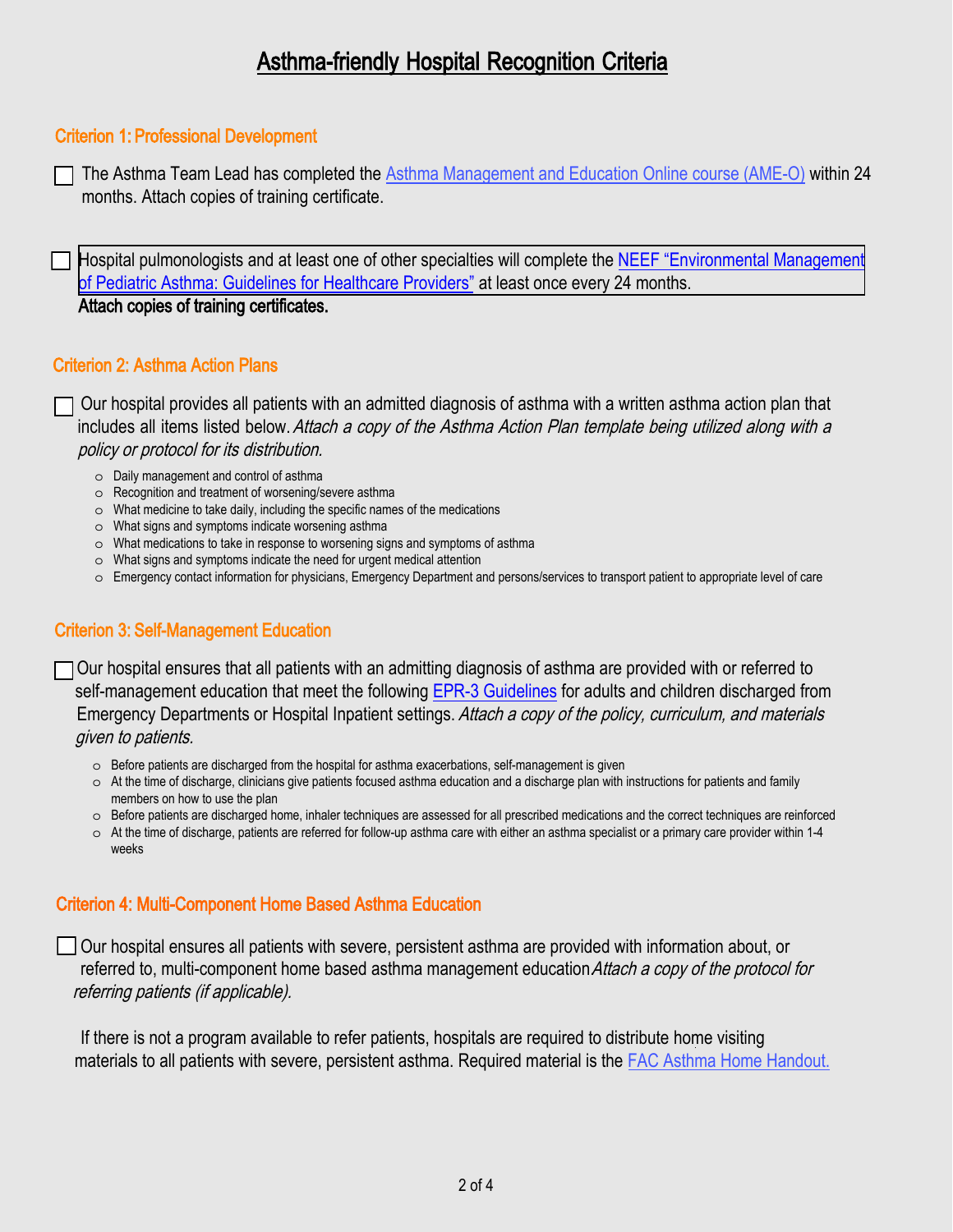## Resources

## Criterion 1:

- Asthma and Allergy Foundation of America's (AAFA) Asthma Management and Education Training (Please contact the Florida Asthma Coalition to request access to this course) This course recognizes the critical role allied health professionals play in educating and caring for patients with asthma. Course content conforms with the National Asthma Education and Prevention Program (NAEPP) 2007 Expert Panel Report 3: Guidelines for the Diagnosis and Management of Asthma. This free program contains 11 modules of self-paced study. Upon completion of the full course, nurses and respiratory therapists will be eligible to earn 8.75 continuing education credits from the American Nurses' Credentialing Center's Commission on Accreditation (ANCC) and the American Association for Respiratory Care (AARC). https://www.aafa.org/continuing-education-for-health-care-professionals/
- The National Environmental Education Foundation's "Environmental Management of Pediatric Asthma: Guidelines for Healthcare Providers" is an accredited eLearning program developed to help pediatric healthcare providers and clinicians manage environmental asthma triggers and intervention strategies. Professionals completing the course will also be eligible for continuing education units (CEUs) through the Centers for Disease Control and Prevention's (CDC) Continuing Education certificate program. The number of education units earned varies depending on each enrollee's occupation: CME (Physicians) 1.75; Certificate of Participation (Non-Physicians) 1.75; CEU (Other Professionals) 0.2; CECH (Certified Health Education Specialists) 1.5; CPH (Certified Public Health Professionals) 2.0. https:// www.neefusa.org/asthma-course

## Criterion 2:

- Allergy & Asthma Network Asthma Action Plans Available in English and Spanish, which can be found on their website using the link below. https://allergyasthmanetwork.org/what-is-asthma/asthma-action-plan/
- American Lung Association: Asthma Action Plans Additionally, the American Lung Association developed an Asthma Action Plan, available in English and Spanish, through the Florida Department of Health website. The Asthma Action Plan can be found using the link below: http://www.floridahealth.gov/diseases-and-conditions/asthma/\_documents/afcc-appendix-a.pdf

## Criterion 3:

• Asthma Self-Management Education: A Compilation of Selected Resources

This link from the Centers of Disease Control and Prevention (CDC) provides resources for healthcare professionals on several asthma topics.

<https://www.cdc.gov/asthma/healthcare.html>

• Asthma and Allergy Foundation of America - Education Programs for Teaching Patients Asthma and Allergy Foundation of America (AAFA) offers many patient education programs for all ages in English and Spanish, including Wee Breathers, an interactive program for health professionals who teach parents of young children about managing asthma. http://www.aafa.org/page/asthma-allergy-education-programs-teach-patients.aspx

## • NAEPP Guidelines for the Diagnosis and Management of Asthma (EPR-3)

The National Asthma Education and Prevention Program (NAEPP), coordinated by the National Heart, Lung, and Blood Institute (NHLBI), convened an expert panel in 2007 to complete a systematic review of the published medical literature and to update the asthma guidelines to reflect the latest scientific advances. This document provides new guidance for selecting treatment based on a patient's individual needs and level of asthma control. The guidelines emphasize that while asthma can be controlled, the condition can change over time and differs among individuals and by age groups, emphasizing the importance of regularly monitoring the patient's level of asthma control and adjusting treatment as needed.

https://www.nhlbi.nih.gov/sites/default/files/media/docs/EPR-3\_Asthma\_Full\_Report\_2007.pdf